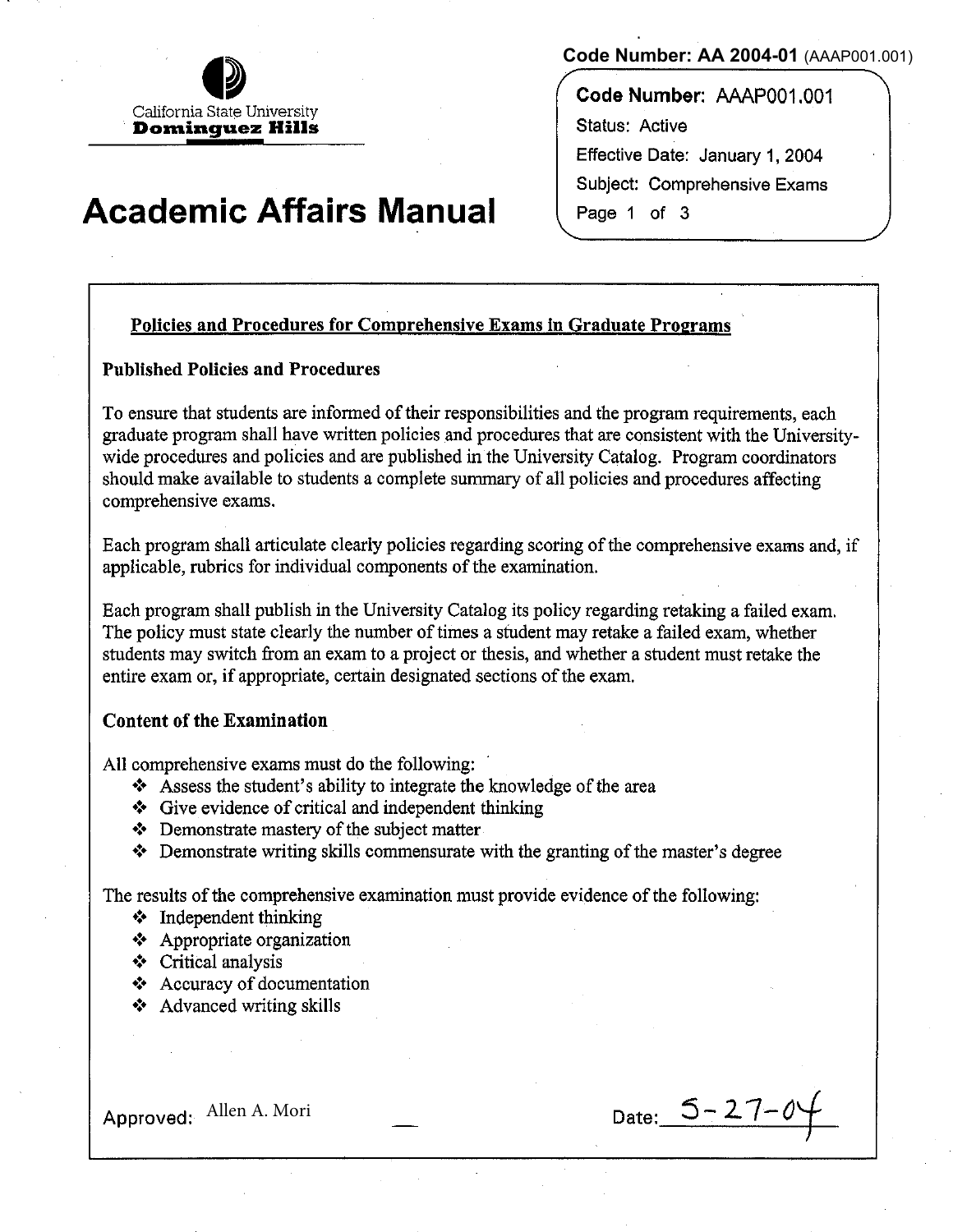Code Number: **AA 2004-01** (AAAP001.001)

Page 2 of 3

**Given the above criteria, all comprehensive exams must include an essay portion which comprises no less than 50% of the examination grade.** 

**Where comprehensive exams are divided into separate components, such as by course or topic, each program shall inform students in writing as to how each section will be graded and what the retake policy will be for the exam.** 

#### **Eligibility to Take the Comprehensive Exam**

**In order to be eligible to take the comprehensive exam, a student must have met all requirements for Advancement to Candidacy as specified in the University Catalog and must be in good academic standing, which is defined as a cumulative grade point average of 3.0 for all post-baccalaureate work, whether part of the degree program or not.** 

**For 30-36 unit master's degrees, all course work must either be completed or concurrent in the semester the exam is taken. Students completing course work in the summer session are not eligible to take the comprehensive exam in the prior spring semester.** 

**For master's degrees that require more than 36 units, students may take the exam one semester prior to completion of the program provided that 85% of the course work has been completed. Each program will establish uniform requirements for eligibility to take the exam and shall make these requirements available to students in writing. A copy of the requirements shall be sent to the Office of the Dean for Graduate Studies & Research.** 

**A student's eligibility to take the comprehensive examination must be verified by the Program Coordinator.** 

## **Administration of the Exam**

**All comprehensive exams must be proctored. When proctoring is deemed not feasible, as in the case of some distance learning programs, either the thesis or the project shall be the culminating experience.** 

**Comprehensive exams should be administered at the completion of all course work except as noted above for degree programs that exceed 36 units. (See section on eligibility.)** 

Students who fail the exam and must retake it will take the exam at a regularly scheduled session (e.g., **the following semester).** 

**Students who retake the exam shall take the exam in the current fonnat.** 

**Comprehensive exams must be administered during the six weeks preceding the last day of scheduled final exams in the fall or spring semesters.**